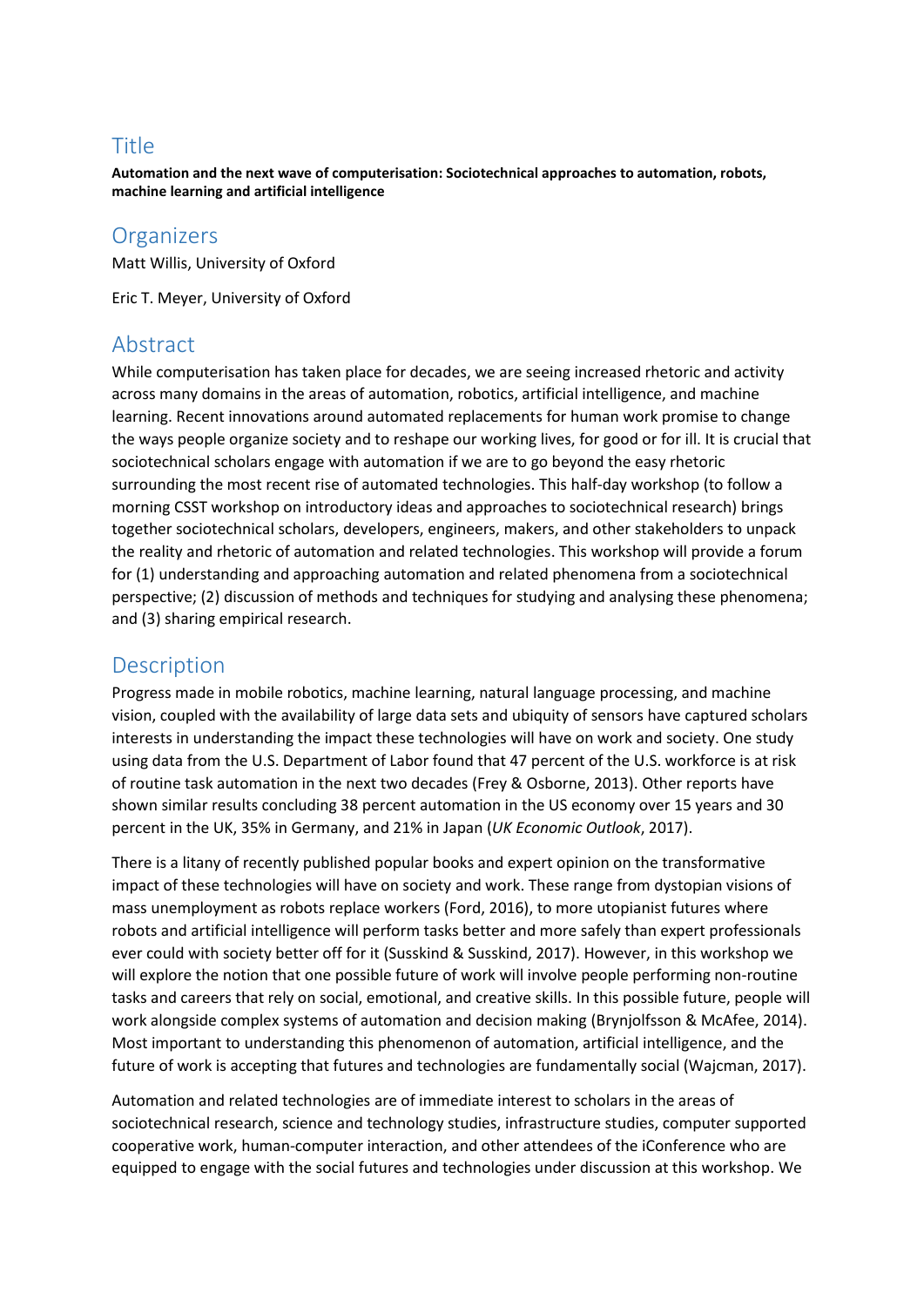also want to highlight the importance of diverse attendance at this workshop and extend an invitation not only to traditional scholars but to the developers, engineers, creators, and makers of these technologies and related areas. While automation has been in use since the industrial revolution, this new wave of automation in highly skilled work and knowledge work appears to be advancing at speed. This kind of automation demands the involvement of communities that attend the iConference community due to their focus on information and society in tandem with technology creators and tinkerers to understand the complexities and specifics, both social and technical. With the shared approach that, as Suchman reminds us, the magic and technical wonder of these systems often comes from the masking of social actors and social labor (Suchman, 2007).

This workshop is the second part of a two part series. The first half-day CSST workshop will introduce and ground attendees in essential sociotechnical concepts and research. This second half-day workshop will provide a focus on a specific focused area (automation) and will involve a series of empirical studies in the field with which to apply the sociotechnical perspective. The proposed format of this workshop is to convene scholars, makers, designers, and engineers with an interest in the topic along with researchers currently conducting related research and development; all will be asked to write a short position paper (500 words). The position paper should address the prospective attendees' interest in the workshop and contain a narrative about current research or experience they have in the topic of interest to the workshop. The position paper will be advertised with additional details via a workshop specific conference website that will be updated as the workshop comes to fruition. Position papers will be used for short presentations and introductions at the start of the workshop. We will select 2-4 of the prospective position papers that form a theme and put together an opening panel. Readings for this panel will be sent out to workshop attendees ahead of time and the authors notified so they can arrive prepared. This panel will make for focused discussion and a primary part of the workshop. After participant introductions, presentations, and the topic panel, we will arrange participants in small groups and provide brainstorming prompts to generate discussion and provide groups with large writing surfaces and markers to capture these ideas and use for a later blog post on the workshop website. The nature of the discussion will focus on methods, emerging and important domains of automation, robotics, and artificial intelligence, ideas for a research agenda, opportunities for development, and ideas that emerge from the panel discussion.

The goals of the workshop are to produce three main outcomes. First, to discuss and detail emerging concepts, problems, methods, and research trajectories in the sociotechnical understanding of automation. Second, the results of the workshop will be featured in a blog post for the sociotech.net website and cross posted on the Oxford Internet Institute blog. Third, participants will have ample opportunities to network and create potential collaborations in this area.

#### Duration

Half-day event.

## Attendance

We anticipate the interest and related work being performed in this area would draw between 15 and 25 participants. Maximum 30.

## Special Requirements

None.